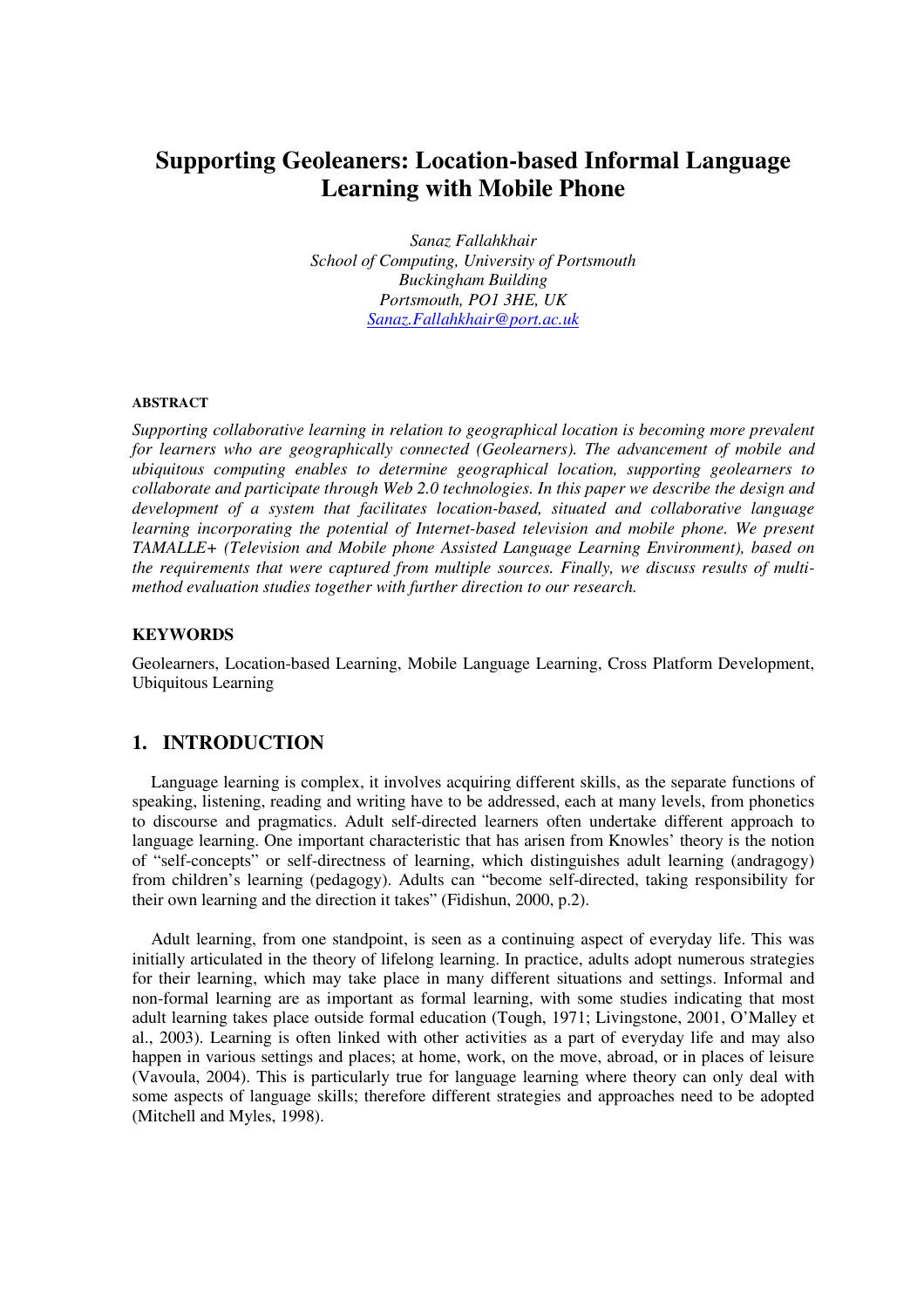The possibility of using "non-desktop" technologies for supporting adult learning opens up a wide variety of activities and interactions for learners. The potential for technologies such as mobile devices (m-learning) and interactive television (t-learning) for learning has provided a new direction for research in the field of educational technology. In particular, designing for these new technologies has thrown up a number of design challenges associated not only with the physical and functional limitations of these devices, but also with the effective implementation of new learning paradigms - situated, collaborative, life-long, personalized and contextual (Naismith et al., 2005, Fallahkhair et al., 2007; Pemberton et al., 2010; Clough, 2010).

In this paper we concentrate on the design and development of a location-based system to support informal language learning. The system aims to capitalise on the strengths of two specialised technologies, iTV and mobile phones, which tend to be used in different settings and at different times. We first briefly overview the TAMALLE+ system. We then discuss briefly the first stage of the project, learner-centred negotiation of requirements, for developing ubiquitous language learning, which led us to the design and development of the system. The interfaces for the two devices are then described. Finally, we discuss a multi-method evaluation technique to gauge usability, perceived usefulness and desirability of TAMALLE+ system.

# **2. TELEVISION AND MOBILE PHONE ENHANCED LANGUAGE LEARNING ENVIRONMENT**

Television and Mobile Assisted Language Learning Environment (TAMALLE) system was originally prototyped in 2005 (Fallahkhair et al, 2005), which has been further developed to support extended functionalities required for location-based language learning. In its latest version, TAMALLE+ is developed as the Android app to support situated and collaborative language learning. In this section we discuss a number of requirements that were gathered to inform the design of TAMALLE+ system.

#### **2.1 Requirements Elicitation**

To inform the design of a system to support adults learning a second language, we gathered requirements from multiple sources: learners' study, language learning theories and affordances of technologies, in this case iTV and mobile phones. To study learners we conducted focus groups to investigate the approaches that independent adult language learners have adopted towards their language learning and their attitudes towards a range of technologies including iTV and mobile phones. The result of the focus group study and an overview of language learning theories were integrated into a discussion of the learning affordances of iTV and mobile phone technologies and shaped a framework for our design (Pemberton et al, 2004). This framework suggests adults selfdirected learners can learn from an authentic materials broadcast on TV by receiving comprehensible input, constructing a personal learning space, communicating with other and engaging in performing enjoyable activities. On the basis of this framework a number of scenarios were developed (Fallahkhair et al, 2004), including the scenario to learn incidental vocabulary from an authentic television programme and scenarios for location-based language learning on mobile devices. The former scenario was developed and evaluated (Fallahkhair et al, 2007), the later scenario that supports situated and location-based language learning is described in this paper. Some of the general requirements elicited from the results of our focus group are as follows: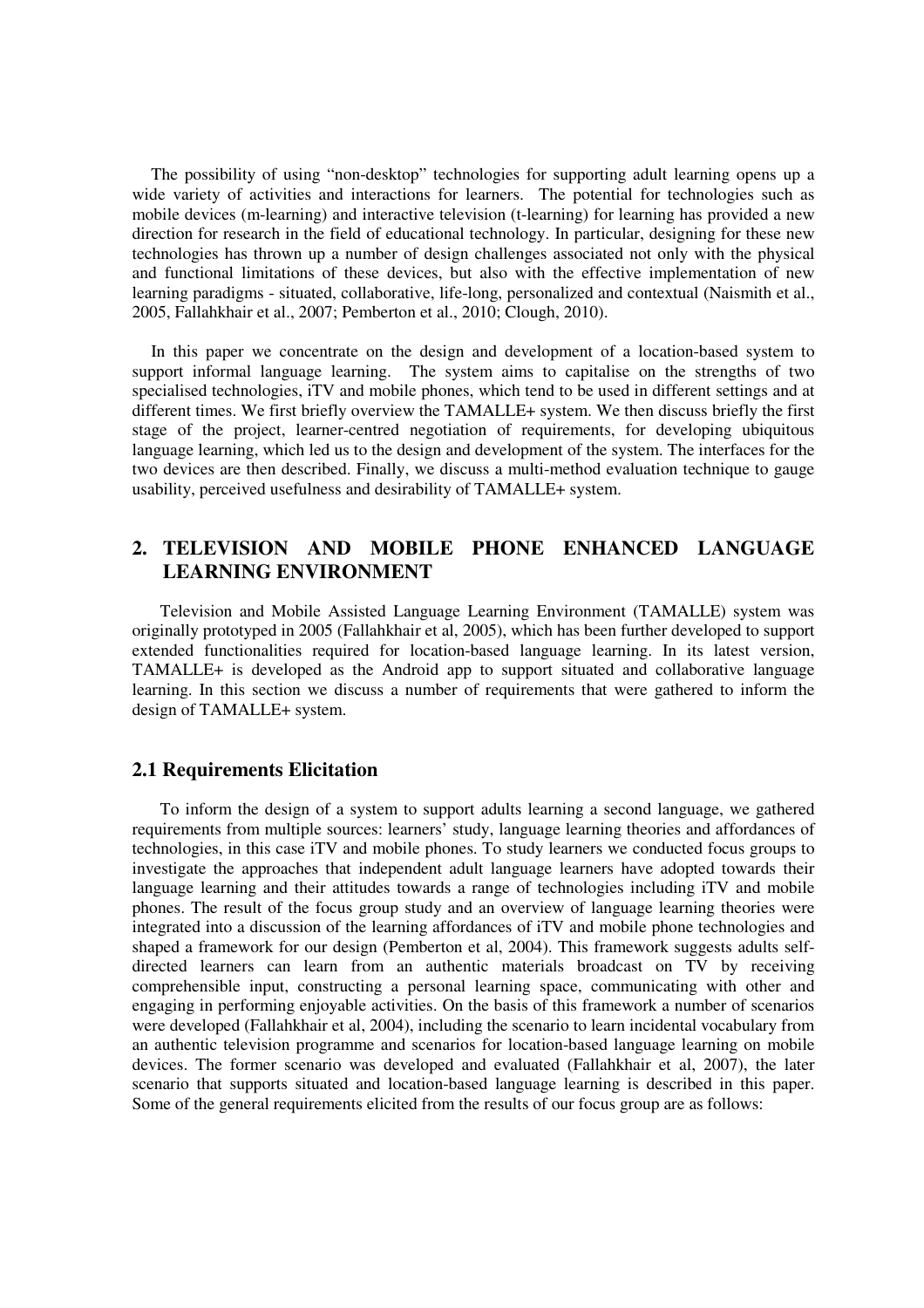- To support situated and location-based language learning.
- To support learning from authentic materials, i.e. television programme.
- To support learning on anytime and anywhere basis, i.e. ubiquitous and mobile technologies.
- To support collaboration and communications amongst community of learners through web 2.0 functionalities.

Input from how adults go about their language learning and language learning theories also confirm learning opportunities through situated, location based and collaborative learning (Pemberton et. al, 2004). Jonassen et al.'s rubric for constructivist learning (2003) that outlines important attributes, including intentional, active, authentic, and cooperative learning opportunities that will be supported through the development of scenarios envisioned in this project.

The following section provides a general overview of the TAMALLE+ system describing its main functionalities to support location-based informal language learning using mobile and Internet-based TV technologies.

# **2.2 Description of the TAMALLE+ SYSTEM**

The prototype of a cross platform language learning support system via iTV and mobile phone (TAMALLE+) was designed based on the requirements outlined in Section 2. The aim of the system is to support advanced learners of English as a second language in their television viewing, as just one element in their language learning activities. As the focus of the learners will be on media consumption rather than on conscious language learning, this support is designed to be as discreet and non-intrusive as possible. The system provides support to view television programme on Android based mobile devices and extra support will be available in the form of captions and other onscreen displays, for comprehension of specific language (or sometimes cultural) items for viewers as they watch English language programmes. These items can be incorporated by learners into their personal "learning sphere", a private data storage area (My TAMALLE). The system also provides support location-based language learning in the form of overlays for comprehension of specific language (or sometimes cultural) items for users. The system also enables communication and collaboration amongst learners incorporating existing social networks: twitter. Language learners will also be enabled to meet other language learners and communicate with each others through voice over IP at "Meeting Point" feature. Figure 1 and 2 illustrates TAMALLE+ system.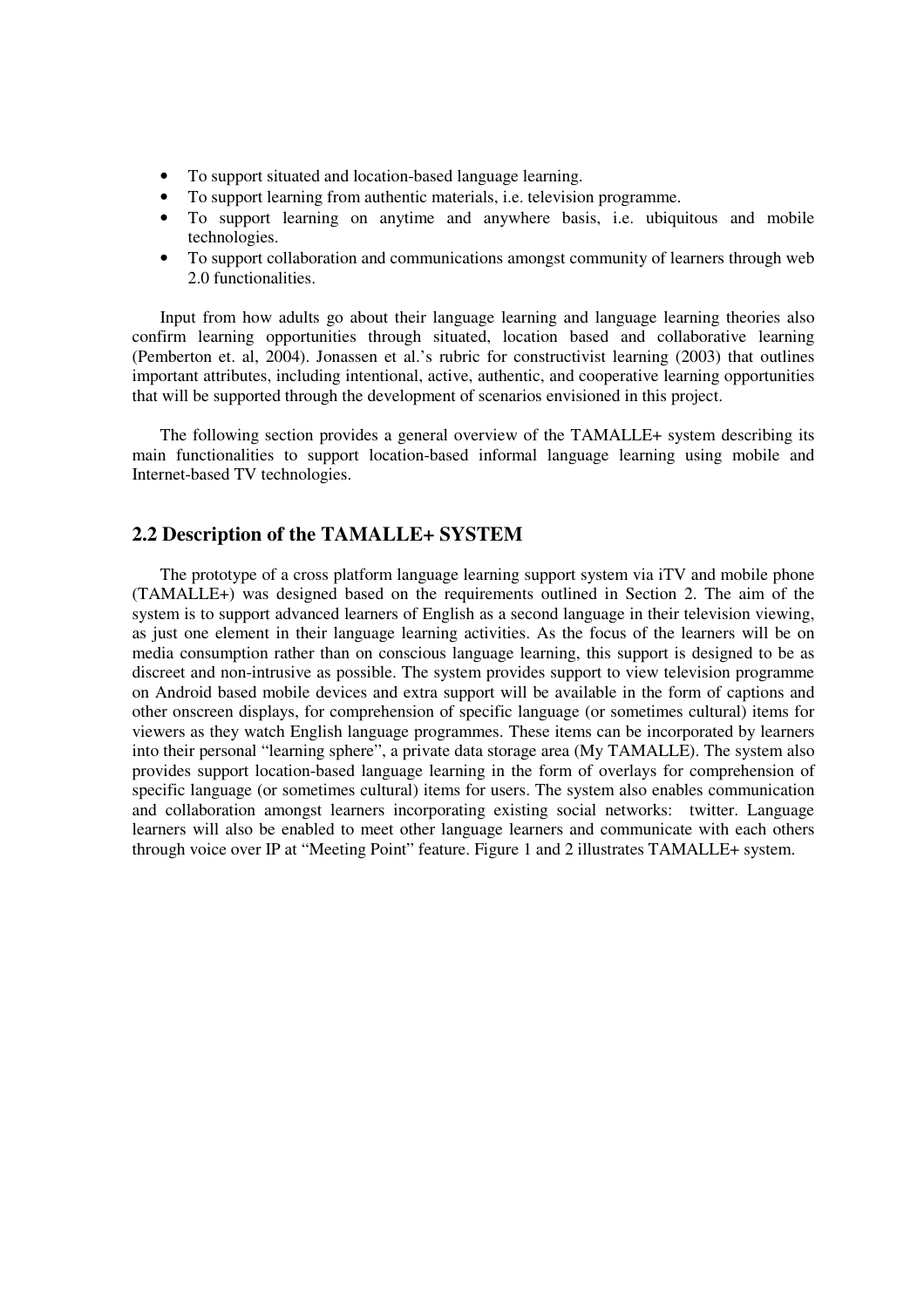Figure 1: TAMALLE+: Main Menu and TAMALLE TV



The TAMALLE+ system depicted in Figure 1 and 2 shows the system's main menu including main features: Watching TV, My TAMALLE (personal learning sphere), Featured words (words that the system recommends based on the ranking that the learners provide), Twitte TV (links twitter application from the TAMELLE+, users can access twitter feed and their social networks), TAMALLE Places (Links new language or cultural items to location, enable learners to populate them as an overlay or to view other users' c created location-based overlays), Photos Videos (enables them as an overlay or to view other users' created location-based overlays), Photos Videos (enables adding new photos or video to selected language items to support situational learning), Dictionary/Translations (provides link to Google define search as well as Google translation API, users can use these services from the TAMALLE+ mobile app), Search (enables advanced search for language items as well as searching for personas), Meeting Point (enables learner to enter the social gathering sphere to either communicate with each other over voice over IP or to interact via video conferencing using their Android devices).

Figure 2: TAMALLE+: Twitte4TV and TAMALLE Places

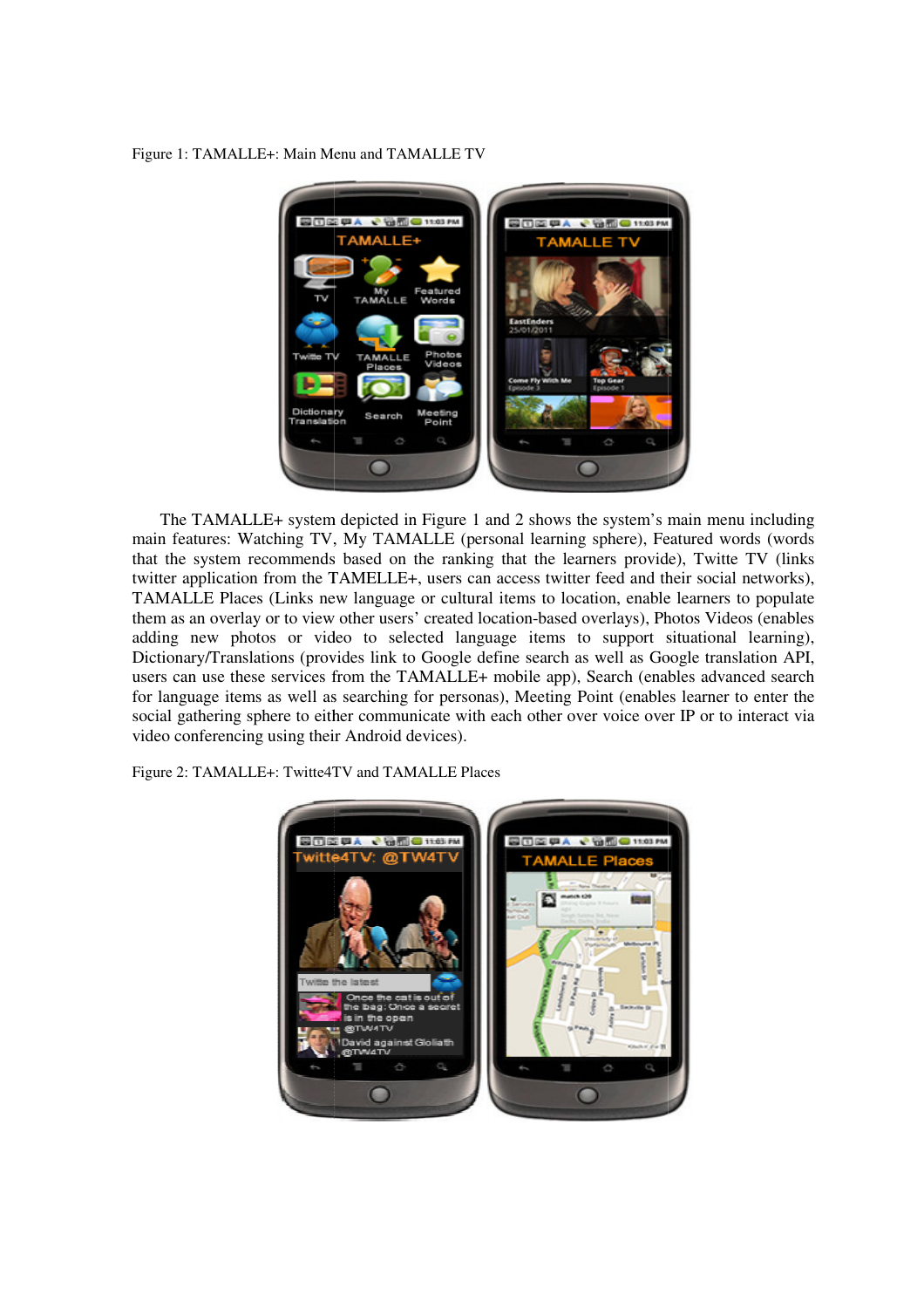# **3. EVALUATION**

An evaluation of the TAMALLE+ was carried out using a combination of observations, interview, questionnaire and card sorting. Data were gathered in different dimensions to test the usability of the software itself, the usefulness of the features provided, the desirability of system use and overall acceptance. The main aim was to explore how useful and desirable an application, such as TAMALLE would be and how further improvements can be made in the future.

# **3.1 Method**

Participants carried out a set of tasks using the TAMALLE+ system. This took about one hour and was followed by a further hour to fill out the usability questionnaire, give comments on the usefulness of TAMALLE features, carrying out the desirability evaluation.

For the usability evaluations we adapted the ISO Metrics questionnaire (Gediga et al., 2000). Six categories out of seven of ISOMetrics were selected: suitability for learning, selfdescriptiveness, controllability, conformity with user expectations, error tolerance and learnability. For usefulness of its features we used feature-rating methods. This part of the questionnaire aimed to ask how useful users found TAMALLE+ features and what features were liked and disliked. The participants were required to rate 9 features of TAMALLE+ prototype on the scale from 1 to 5 (1= useless and 5=useful). They identified three or more features that they liked/disliked the most with their comments.

To measure desirability we used the product reaction cards described by (Benedek & Miner, 2002). This method provides an effective way for evaluating those aspects of user's experiences that are more intangible and difficult to measure in the lab setting. A total number of 118 words including 40% negative/neutral and 60% positive statements were presented to users. The participants were required to pick those that best described the software. They then narrowed down their selection down to five cards that best express their opinion and to write down their detailed comments for these five cards.

#### **3.2 Participants**

Our study included eleven paid volunteered of varied age and nationalities. They composed of six females and five males. Four were 21 to 29 years old and seven were 30 to 39. Participants were recruited amongst the staff, postgraduate and doctoral student who speaks English as a second language. Participants had reached a high level of English language competence from advance to proficiency level. This was also mentioned in call for help message as a prerequisite for participation. Eleven different nationalities were included: Brazilian, Hong Kong, Egyptian, Japanese, Spanish, Iranian, Mexican, German, Romanian , Burundese, and Dutch.

#### **3.2 Results**

TAMALLE+ scored an overall 3.8 indicating positive attitudes and statements towards TAMALLE+ ubiquitous interface. Suitability for learning (3.8), self-descriptiveness (4.1),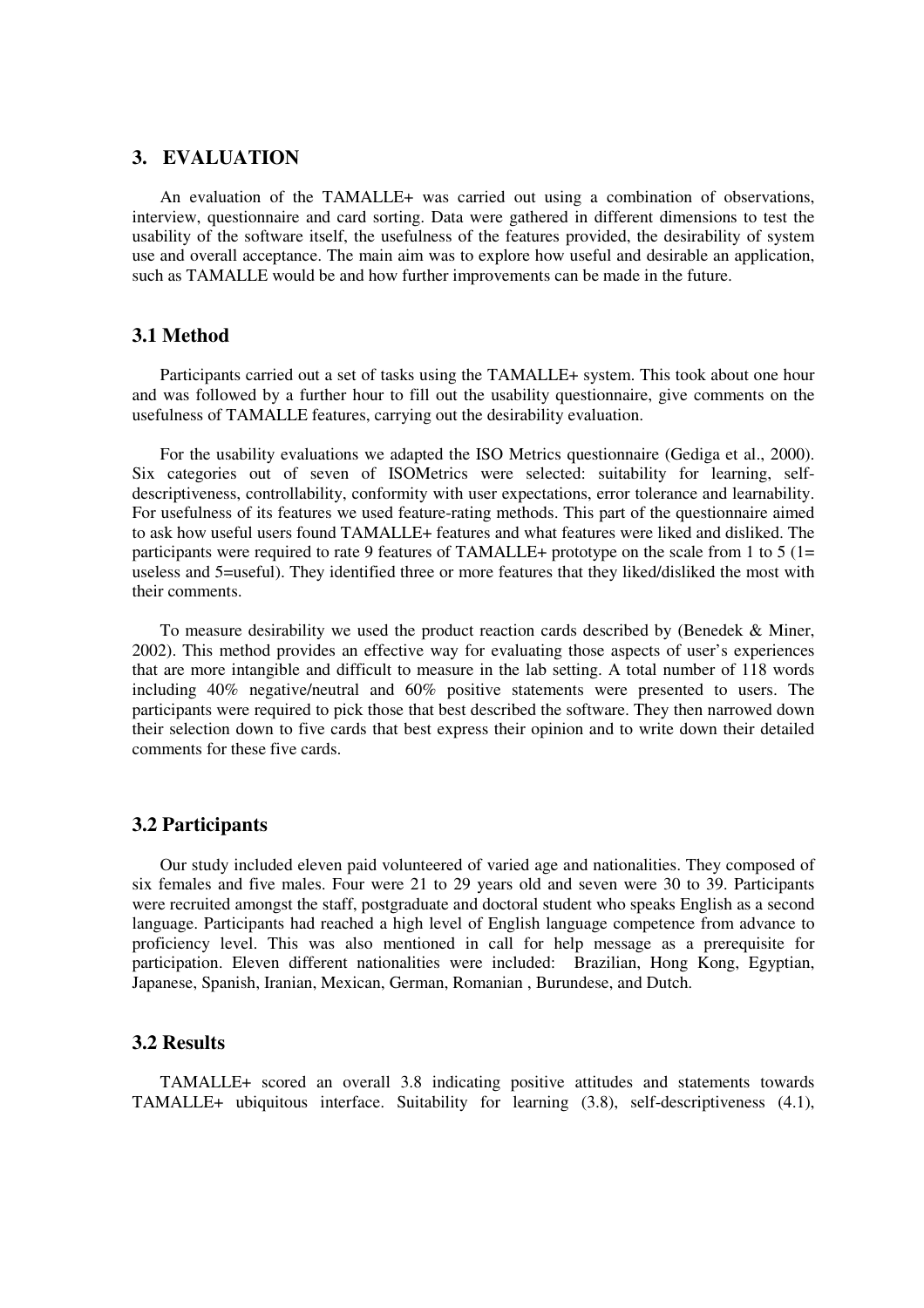controllability (4), conformity with user expectation (3.8), error tolerance (3.6) and learnability (4.4).

Desirability evaluation revealed interesting results. The negative/neutral cards most mentioned were: "busy", "distracting" and "slow". Participants, however, found the TAMALLE+ interfaces very easy to use and learn. This confirmed results of the usability questionnaire. The audio visual and textual materials all together in one screen made the interface look a bit busy. The positive cards that were selected by more than half our participants are: "Useful", "Helpful", "Motivating", "Easy to use", "Personal", "Consistent", "Engaging" and "Familiar". The result suggest that our participants have chosen 82% positive and 18% negatives out of total number of choices they had made from the first and second round.

## **4. FURTHER WORK**

The TAMALLE+ design responds to the requirements we derived from multiple sources. Learning from engaging, up-to-date and authentic materials that are of intrinsic interest to language learners is enabled. Learning in context is made possible, with rich multimedia content providing a comprehensible setting for the new language. Learning on the move is supported while enhancing the experience through location-based for situated learning. Communications are enabled to facilitate collaborative learning amongst the community of geolearners.

However, the design of TAMALLE+ raised a number of questions to be addressed in further research. A first question regards the adaptation of such language leaning system. If learners are relied on collaborative and location-based learning, they need to be actively involved in social development of language learning content. Further research into community-based and locationbased monitoring and regulating of crowed source generation of content need to be conducted.

A second set of issue is concerned with the development of algorithms for selection and segmentation of learning materials from the authentic television programme mainly by utilising the result of our previous experiments (Fallahkhair and Pemberton, 2007). At the moment we are considering the use of close captioned text to implement automated rules for the provision of these learning materials tailored in accordance to an individual learner's language competence, motivation and preferences. These issues will be addressed in our future research. In addition we are evaluation TAMALLE+ system across different languages to capture more data regarding its effectiveness as a tool to support informal language learning.

#### **REFERENCES**

- Benedek, J. & Miner, T. 2002. Measuring Desirability: New methods for evaluating desirability in a usability lab setting. *In Proceedings of Usability professionals' Association (UPA)*.
- Clough, G. 2010. Geolearners: Location-Based Informal Learning with Mobile and Social Technologies*. IEEE Transactions on Learning Technologies*, 3(1), pp 33-44.
- Chen, C., Tsai, 2009. Interactive Location-based Game for Supporting Effective English Learning. In Proceeding of IEEE International Conference on Environmental Science and Information Application Technology. Wuhan, 4- 5 July.